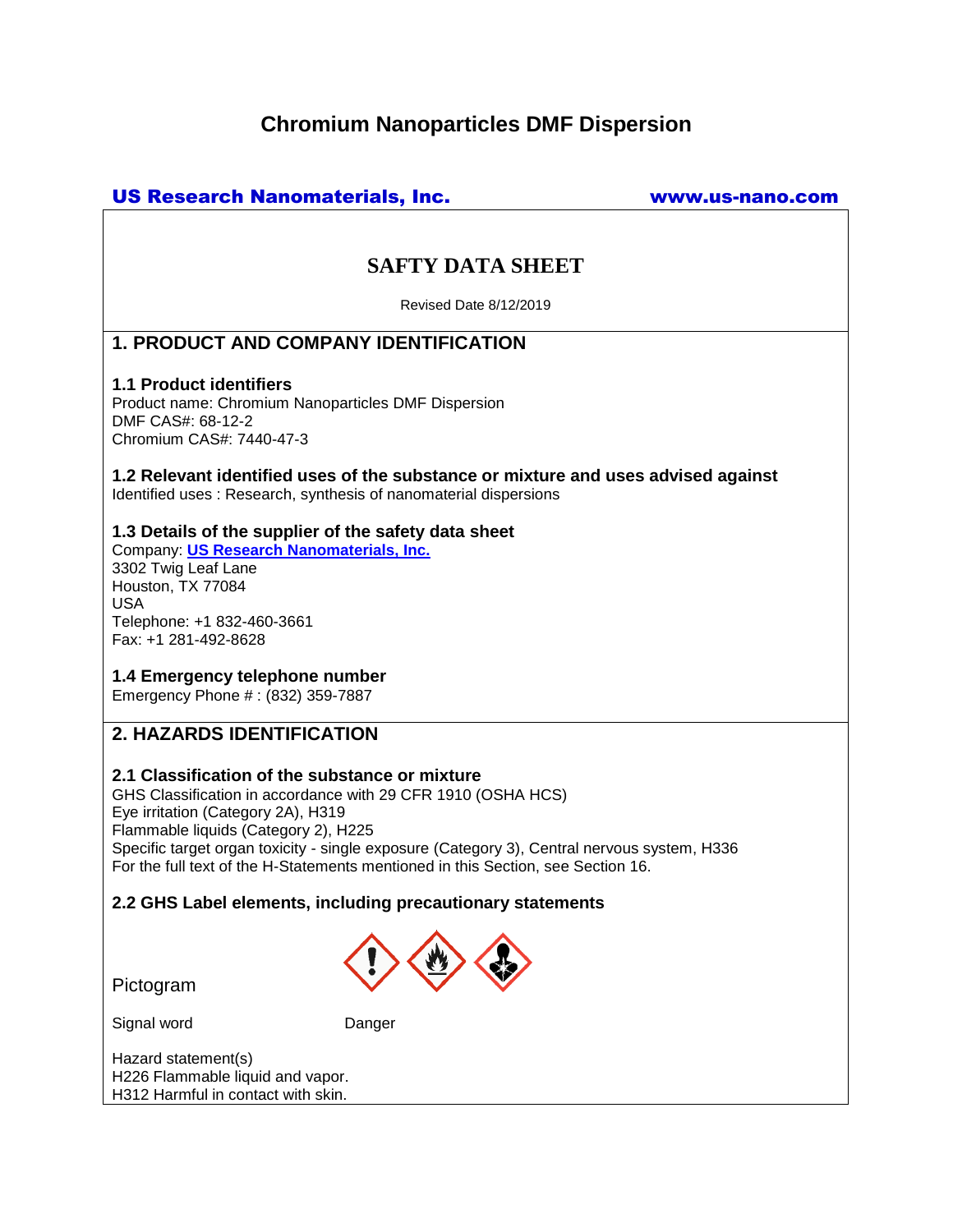H319 Causes serious eye irritation.

Precautionary statement(s)

P201 Obtain special instructions before use.

P202 Do not handle until all safety precautions have been read and

understood.

P210 Keep away from heat/sparks/open flames/hot surfaces. No smoking.

P233 Keep container tightly closed.

P240 Ground/bond container and receiving equipment.

P241 Use explosion-proof electrical/ ventilating/ lighting/ equipment.

P242 Use only non-sparking tools.

P243 Take precautionary measures against static discharge.

P264 Wash skin thoroughly after handling.

P280 Wear protective gloves/ eye protection/ face protection.

P303 + P361 + P353 IF ON SKIN (or hair): Take off immediately all contaminated clothing. Rinse skin with water/shower.

P305 + P351 + P338 IF IN EYES: Rinse cautiously with water for several minutes. Remove

contact lenses, if present and easy to do. Continue rinsing.

P337 + P313 If eye irritation persists: Get medical advice/ attention.

P363 Wash contaminated clothing before reuse.

P370 + P378 In case of fire: Use dry sand, dry chemical or alcohol-resistant foam to extinguish.

P403 + P235 Store in a well-ventilated place. Keep cool.

P405 Store locked up.

P501 Dispose of contents/ container to an approved waste disposal plant.

## **2.3 Hazards not otherwise classified (HNOC) or not covered by GHS**

Rapidly absorbed through skin.

# **3. COMPOSITION/INFORMATION ON INGREDIENTS**

## **3.1 Substances**

DMF CAS-No. : 68-12-2 Chromium CAS#: 7440-47-3

#### **Hazardous components**

Component: N,N-Dimethylformamide (DMF) Classification: Flam. Liq. 3; Acute Tox. 4; Eye Irrit. 2A; Repr. 1B; H226, H312, H319, H360 Concentration: 90-100% For the full text of the H-Statements mentioned in this Section, see Section 16.

## **4. FIRST AID MEASURES**

## **4.1 Description of first aid measures**

## **General advice**

Consult a physician. Show this safety data sheet to the doctor in attendance. Move out of dangerous area.

## **If inhaled**

If breathed in, move person into fresh air. If not breathing, give artificial respiration. Consult a physician. **In case of skin contact**

Wash off with soap and plenty of water. Consult a physician.

#### **In case of eye contact**

Rinse thoroughly with plenty of water for at least 15 minutes and consult a physician.

#### **If swallowed**

Do NOT induce vomiting. Never give anything by mouth to an unconscious person. Rinse mouth with water. Consult a physician.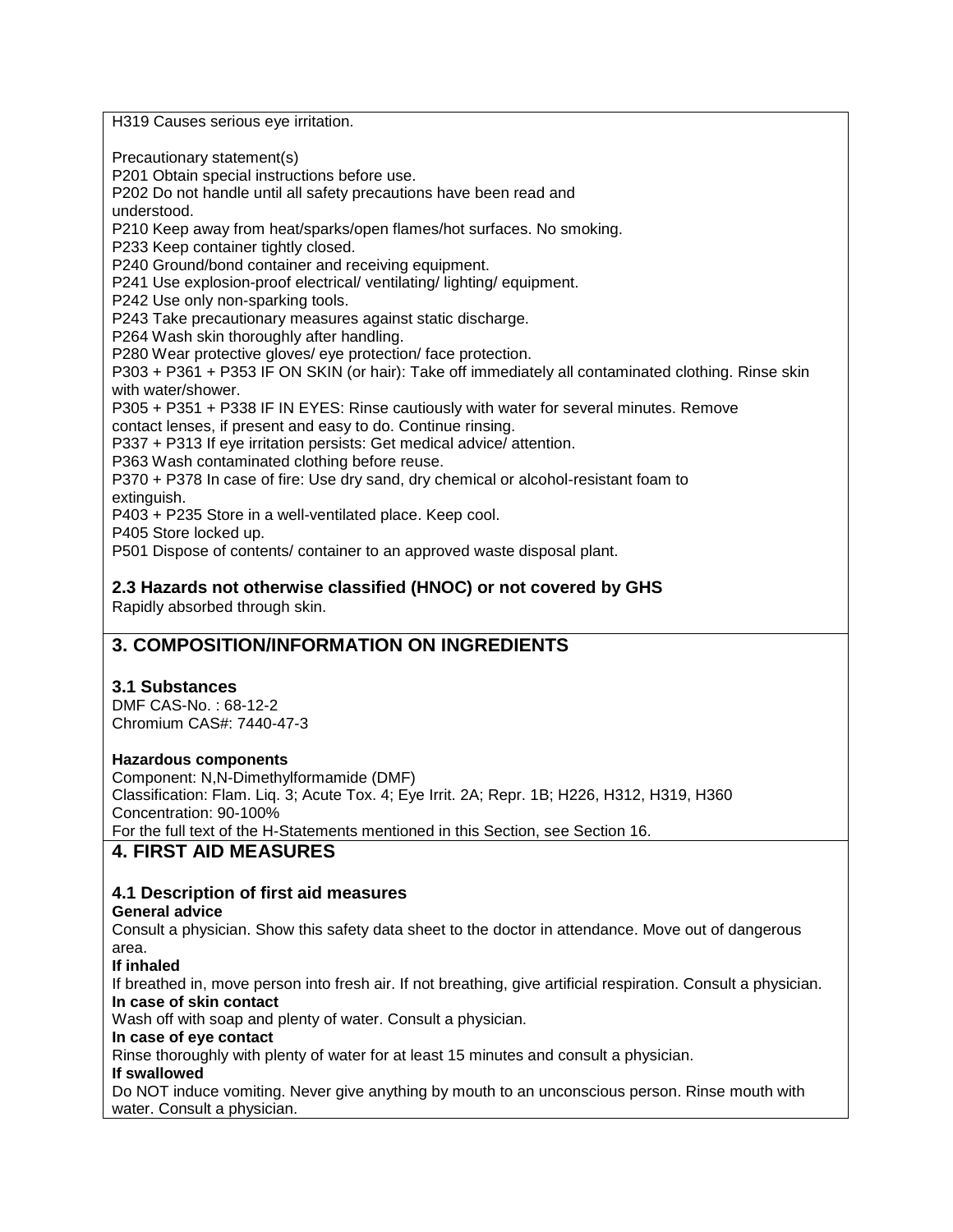## **4.2 Most important symptoms and effects, both acute and delayed**

The most important known symptoms and effects are described in the labeling (see section 2.2) and/or in section 11

#### **4.3 Indication of any immediate medical attention and special treatment needed** no data available

# **5. FIREFIGHTING MEASURES**

## **5.1 Extinguishing media**

**Suitable extinguishing media** Dry powder Dry sand

**Unsuitable extinguishing media**

Do NOT use water jet.

# **5.2 Special hazards arising from the substance or mixture**

No data available

## **5.3 Advice for firefighters**

Wear self contained breathing apparatus for firefighting if necessary.

## **5.4 Further information**

Use water spray to cool unopened containers.

# **6. ACCIDENTAL RELEASE MEASURES**

## **6.1 Personal precautions, protective equipment and emergency procedures**

Use personal protective equipment. Avoid breathing vapors, mist or gas. Ensure adequate ventilation. Remove all sources of ignition. Evacuate personnel to safe areas. Beware of vapors accumulating to form explosive concentrations. Vapors can accumulate in low areas. For personal protection see section 8.

## **6.2 Environmental precautions**

Prevent further leakage or spillage if safe to do so. Do not let product enter drains.

## **6.3 Methods and materials for containment and cleaning up**

Contain spillage, and then collect with an electrically protected vacuum cleaner or by wet-brushing and place in container for disposal according to local regulations (see section 13).

## **6.4 Reference to other sections**

For disposal see section 13.

# **7. HANDLING AND STORAGE**

## **7.1 Precautions for safe handling**

Avoid contact with skin and eyes. Avoid inhalation of vapor or mist. Use explosion-proof equipment. Keep away from sources of ignition - No smoking. Take measures to prevent the buildup of electrostatic charge. For precautions see section 2.2.

## **7.2 Conditions for safe storage, including any incompatibilities**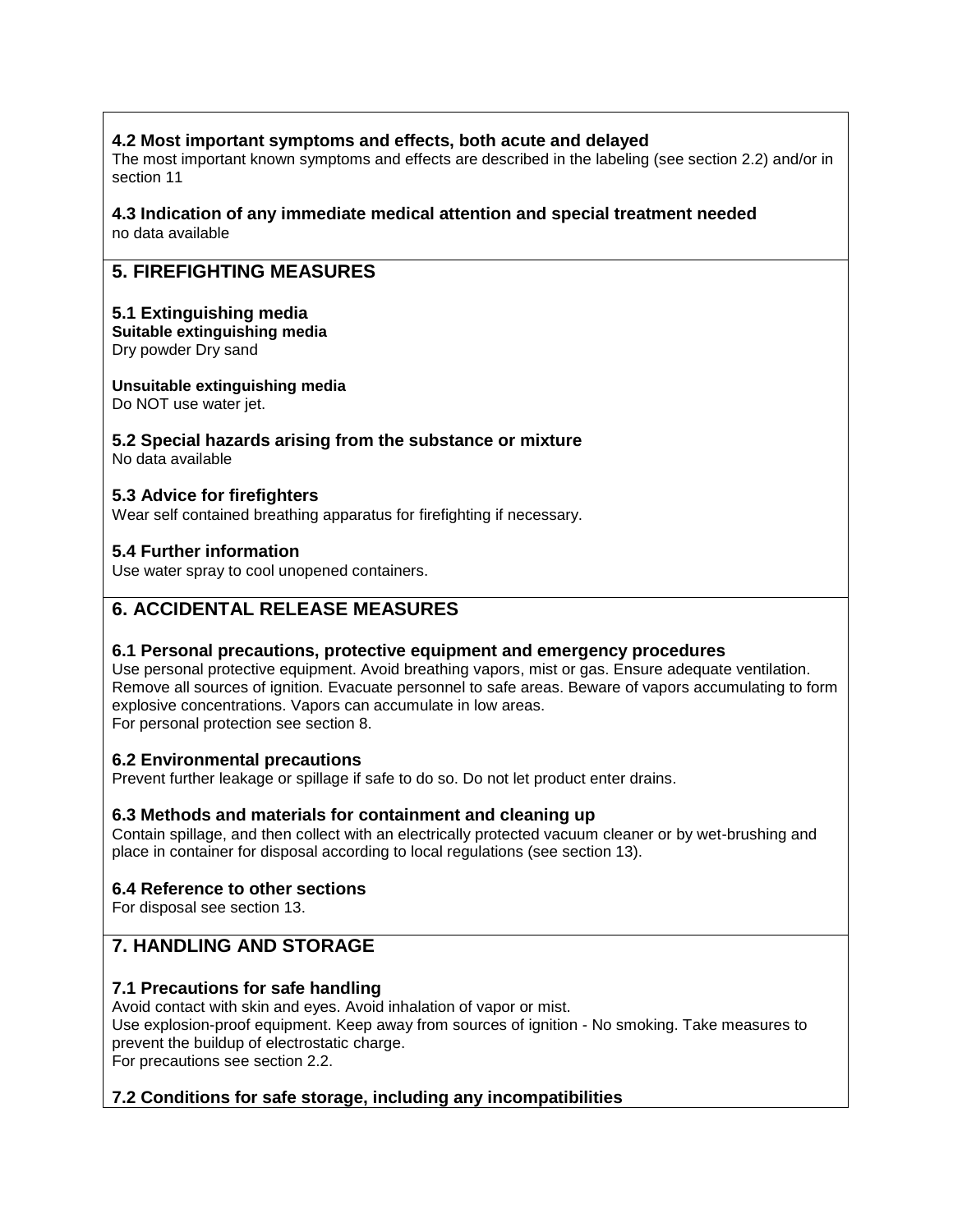Keep container tightly closed in a dry and well-ventilated place. Containers which are opened must be carefully resealed and kept upright to prevent leakage.

Handle and store under inert gas. Storage class (TRGS 510): 3: Flammable liquids

## **7.3 Specific end use(s)**

Apart from the uses mentioned in section 1.2 no other specific uses are stipulated

# **8. EXPOSURE CONTROLS/PERSONAL PROTECTION**

#### **8.1 Control parameters**

#### **Components with workplace control parameters**

N,NDimethylformamide: CAS 68-12-2, Value: TWA, Control parameters: 10ppm. USA. ACGIH Threshold Limit Values (TLV)

Remarks: Liver Damage, Adopted values or notations enclosed are those for which changes are proposed in the NIC. See Notice of Intended Changes (NIC). Substances for which there is a Biological Exposure Index or Indices (see BEI® section). Not classifiable as a human carcinogen. Danger of cutaneous absorption.

#### **8.2 Exposure controls**

#### **Appropriate engineering controls**

Handle in accordance with good industrial hygiene and safety practice. Wash hands before breaks and at the end of workday.

#### **Personal protective equipment**

#### **Eye/face protection**

Safety glasses with side-shields conforming to EN166 Use equipment for eye protection tested and approved under appropriate government standards such as NIOSH (US) or EN 166(EU).

#### **Skin protection**

Handle with gloves. Gloves must be inspected prior to use. Use proper glove removal technique (without touching glove's outer surface) to avoid skin contact with this product. Dispose of contaminated gloves after use in accordance with applicable laws and good laboratory practices. Wash and dry hands. **Body Protection**

Complete suit protecting against chemicals, Flame retardant antistatic protective clothing., The type of protective equipment must be selected according to the concentration and amount of the dangerous substance at the specific workplace.

#### **Respiratory protection**

Where risk assessment shows air-purifying respirators are appropriate use a full-face respirator with multipurpose combination (US) or type AXBEK (EN 14387) respirator cartridges as a backup to engineering controls. If the respirator is the sole means of protection, use a full-face supplied air respirator. Use respirators and components tested and approved under appropriate government standards such as NIOSH (US) or CEN (EU).

#### **Control of environmental exposure**

Prevent further leakage or spillage if safe to do so. Do not let product enter drains.

# **9. PHYSICAL AND CHEMICAL PROPERTIES**

## **9.1 Information on basic physical and chemical properties**

- a) Appearance: Form: liquid, colorless
- b) Odor: amine-like
- c) Odor Threshold: no data available
- d) pH: 7 at 200 g/l at 20 °C (68 °F)
- e) Melting point/freezing point: Melting point/range: -61 °C (-78 °F) lit.

f) Initial boiling point and boiling range: 153 °C (307 °F) - lit.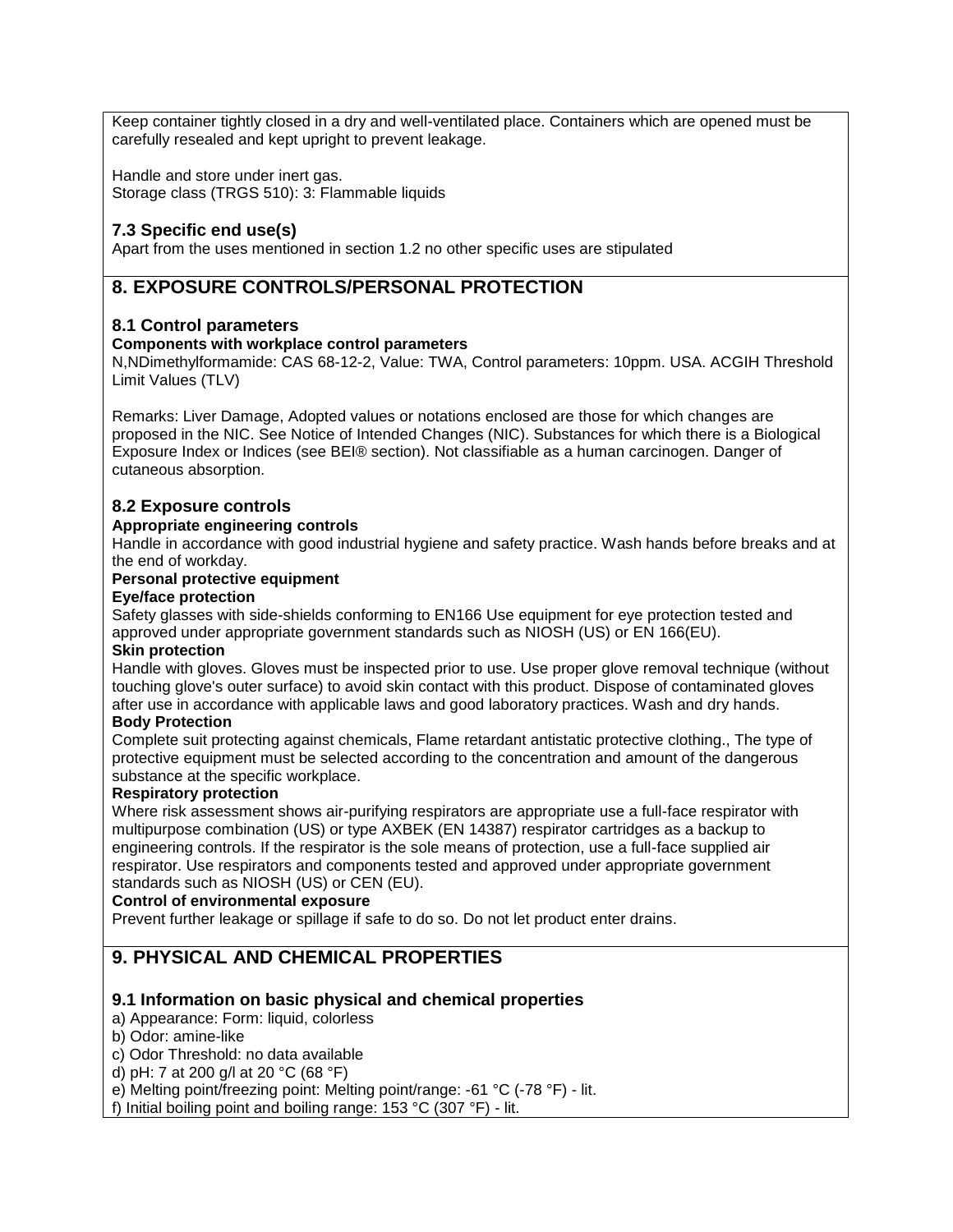- g) Flash point: 57.5 °C (135.5 °F) closed cup DIN 51755 Part 2
- h) Evaporation rate: no data available
- i) Flammability (solid, gas): no data available
- j) Upper/lower flammability or explosive limits: Upper explosion limit: 16 %(V), Lower explosion limit: 2.2 %(V)
- k) Vapor pressure: 3.77 hPa (2.83 mmHg) at 20  $^{\circ}$ C (68  $^{\circ}$ F)
- l) Vapor density: 2.51
- m) Relative density: 0.944 g/mL
- n) Water solubility: 1,000 g/l at 20 °C (68 °F)
- o) Partition coefficient noctanol/water: log Pow: -0.85 at 25 °C (77 °F) Bioaccumulation is not expected.
- p) Auto-ignition temperature: 435 °C (815 °F) at 1,013 hPa (760 mmHg) DIN 51794
- q) Decomposition temperature: > 350 °C (> 662 °F) -
- r) Viscosity: no data available
- s) Explosive properties: no data available
- t) Oxidizing properties: no data available

## **9.2 Other safety information**

Relative vapor density: 2.51

## **10. STABILITY AND REACTIVITY**

## **10.1 Reactivity**

no data available

#### **10.2 Chemical stability**

Stable under recommended storage conditions.

#### **10.3 Possibility of hazardous reactions**

No data available

#### **10.4 Conditions to avoid**

Heat, flames and sparks.

## **10.5 Incompatible materials**

No data available

#### **10.6 Hazardous decomposition products**

Hazardous decomposition products formed under fire conditions. - Carbon oxides, Nitrogen oxides (NOx) Other decomposition products - No data available In the event of fire: see section 5

# **11. TOXICOLOGICAL INFORMATION**

## **11.1 Information on toxicological effects**

**Acute toxicity** LD50 Oral - Rat - male and female - 3,010 mg/kg (OECD Test Guideline 401) LD50 Dermal - Rabbit - 1,500 mg/kg Remarks: (IUCLID) **Skin corrosion/irritation** Skin - Rabbit Result: No skin irritation Remarks: (IUCLID) **Serious eye damage/eye irritation**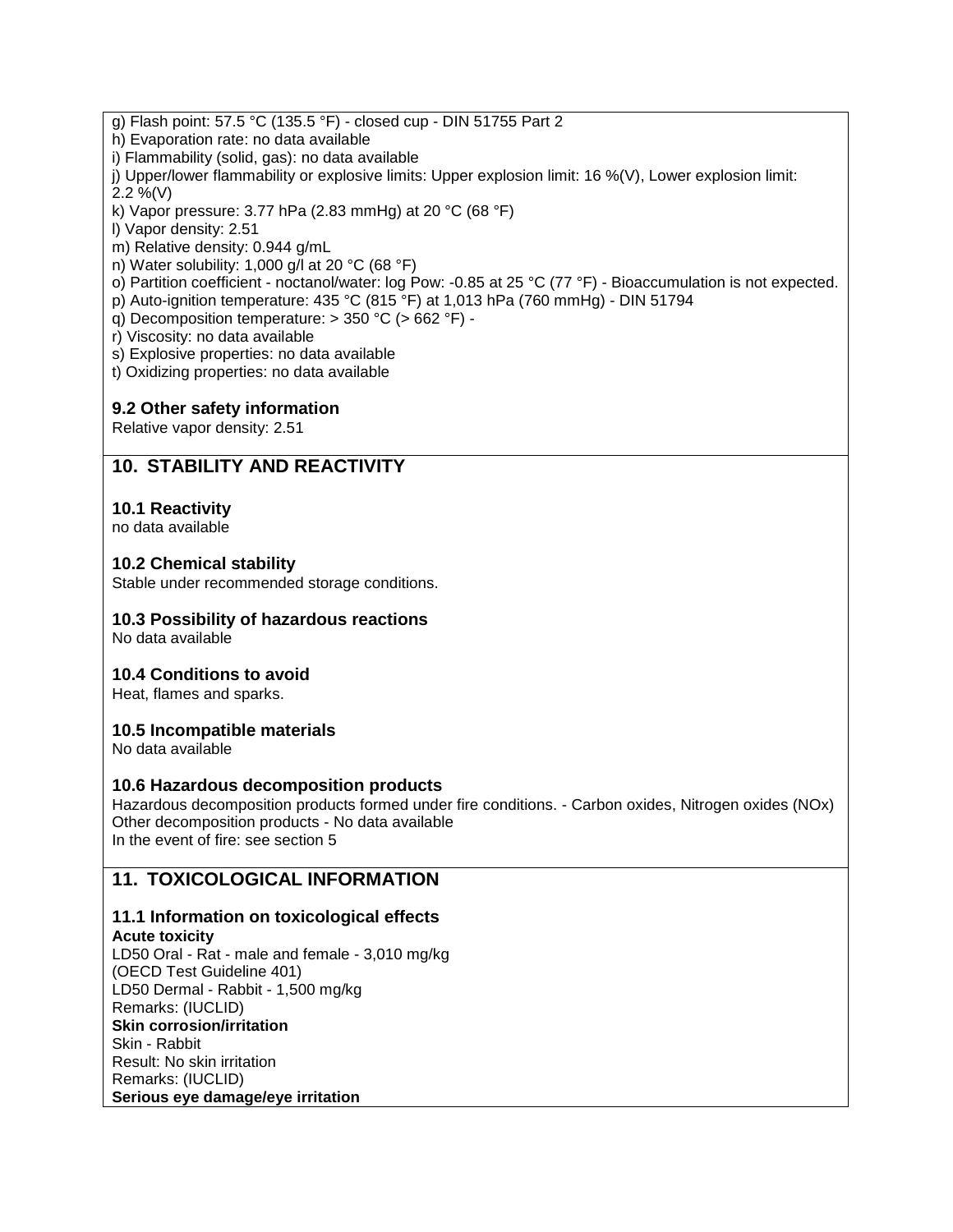Eyes - Rabbit Result: Eye irritation Remarks: (IUCLID) **Respiratory or skin sensitization** Sensitisation test: - Guinea pig Result: negative Remarks: (Lit.) Sensitisation test: - Mouse Result: negative (OECD Test Guideline 406) **Germ cell mutagenicity** Ames test Salmonella typhimurium Result: negative (ECHA) Mouse - male - Bone marrow Result: negative (ECHA) **Carcinogenicity** IARC: 2A - Group 2A: Probably carcinogenic to humans (N,N-Dimethylformamide) NTP: No component of this product present at levels greater than or equal to 0.1% is identified as a known or anticipated carcinogen by NTP. OSHA: No component of this product present at levels greater than or equal to 0.1% is on OSHA's list of regulated carcinogens. **Reproductive toxicity** May damage the unborn child **Specific target organ toxicity - single exposure** Acute oral toxicity - Gastrointestinal disturbance, Nausea, Vomiting Acute inhalation toxicity - Possible damages:, mucosal irritations **Specific target organ toxicity - repeated exposure Aspiration hazard** No data available **Additional Information** To the best of our knowledge, the chemical, physical, and toxicological properties have not been thoroughly investigated.

# **12.ECOLOGICAL INFORMATION**

## **12.1 Toxicity**

no data available

## **12.2 Persistence and degradability**

Biodegradability: aerobic - Exposure time 21 d Result: 100 % - Readily biodegradable. (OECD Test Guideline 301E) Biochemical Oxygen Demand (BOD): 900 mg/g, Remarks: (Lit.) Theoretical oxygen demand: 1,863 mg/g, Remarks: (Lit.))

## **12.3 Bioaccumulative potential**

Does not significantly accumulate in organisms.

#### **12.4 Mobility in soil**

no data available

#### **12.5 Results of PBT and vPvB assessment**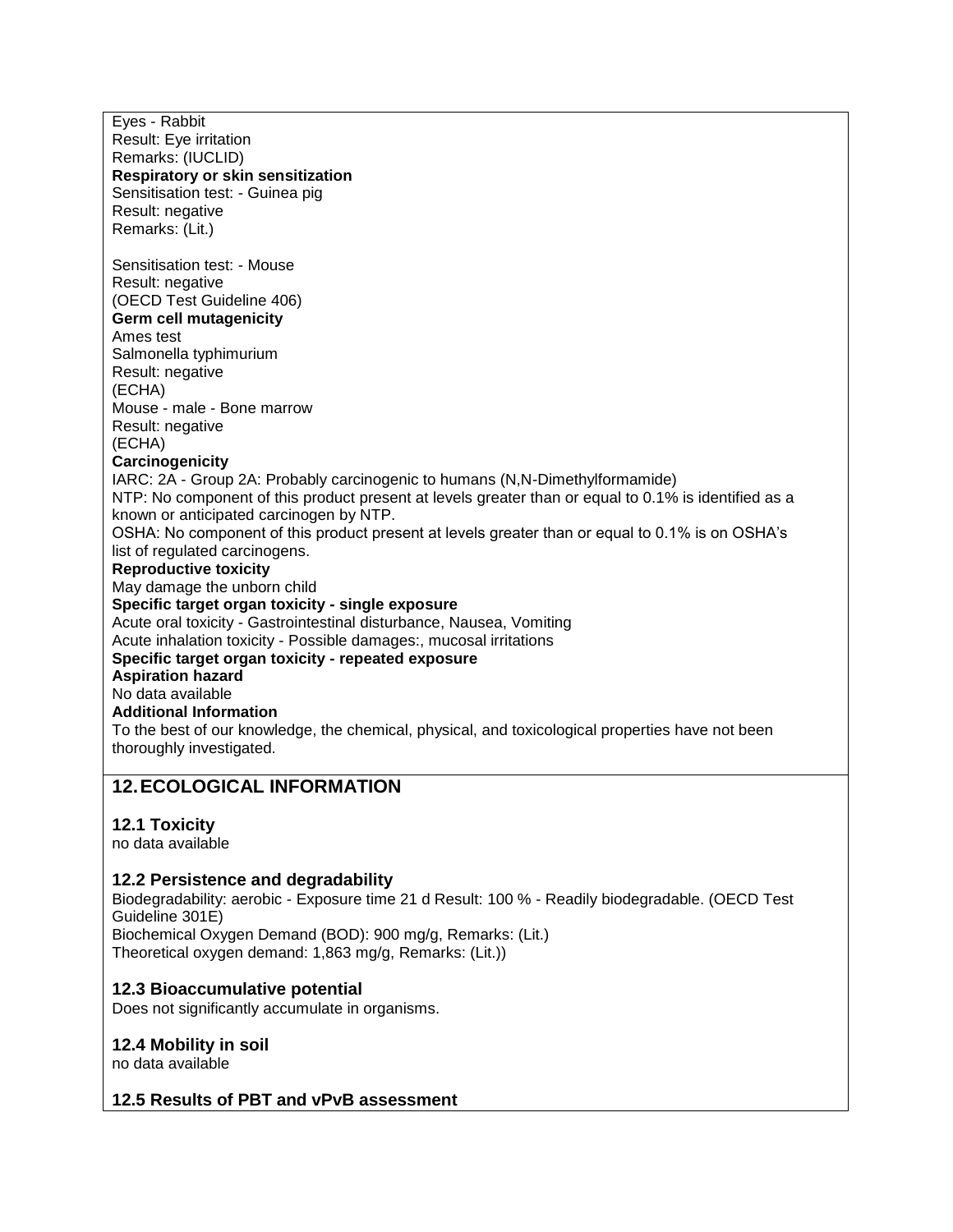PBT/vPvB assessment not available as chemical safety assessment not required/not conducted

## **12.6 Other adverse effects**

reaction with hydroxyl radicals(calculated)(Lit.)

## **13.DISPOSAL CONSIDERATIONS**

### **13.1 Waste treatment methods**

#### **Product**

Contact a licensed professional waste disposal service to dispose of this material. Offer surplus and nonrecyclable solutions to a licensed disposal company. Burn in a chemical incinerator equipped with an afterburner and scrubber but exert extra care in igniting as this material is highly flammable.

#### **Contaminated packaging**

Dispose of as unused product.

## **14.TRANSPORT INFORMATION**

#### **DOT (US)**

UN number: 2265 Class: 3 Packing group: III Proper shipping name: N,N-Dimethylformamide Reportable Quantity (RQ): 100 lbs Poison Inhalation Hazard: No **IMDG**

UN number: 2265 Class: 3 Packing group: III EMS-No: F-E, S-D Proper shipping name: N,N-DIMETHYLFORMAMIDE **IATA**

UN number: 2265 Class: 3 Packing group: III Proper shipping name: N,N-Dimethylformamide

# **15.REGULATORY INFORMATION**

#### **SARA 302 Components**

This material does not contain any components with a section 302 EHS TPQ. **SARA 313 Components** The following components are subject to reporting levels established by SARA Title III, Section 313: N,N-Dimethylformamide CAS-No. 68-12-2, Revision Date: 2007-07-01 **SARA 311/312 Hazards** Fire Hazard, Acute Health Hazard, Chronic Health Hazard

## **16.OTHER INFORMATION**

Full text of H-Statements referred to under sections 2 and 3. Acute Tox. Acute toxicity Eye Irrit. Eye irritation Flam. Liq. Flammable liquids H226 Flammable liquid and vapor. H312 Harmful in contact with skin. H319 Causes serious eye irritation. H360 May damage fertility or the unborn child. Repr. Reproductive toxicity

#### **Further information**

The above information is believed to be correct but does not purport to be all inclusive and shall be used only as a guide. The information in this document is based on the present state of our knowledge and is